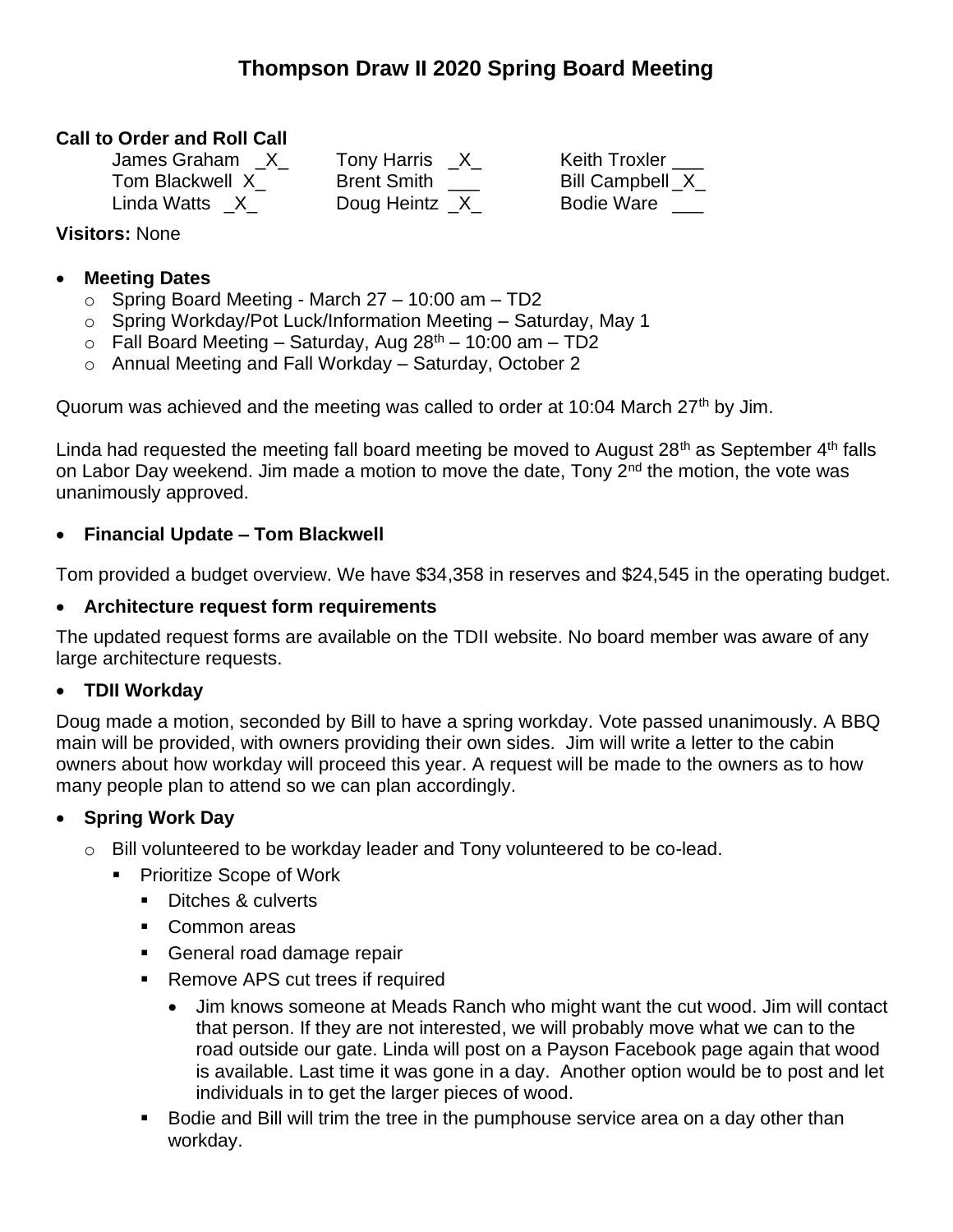# **Thompson Draw II 2020 Spring Board Meeting**

- Pumphouse building will be pressure washed by Doug Mastin previous to work day. Building will be stained using supplies already purchased. In the future a decision needs to be made to switch to another long-lasting stain or to a paint.
- o Assign potluck coordinator
	- o Assigned Pot Luck Chef John Diana
	- o Menu BBQ
	- $\circ$  Coffee & donuts Tony & Nina
- **Supplemental volunteer workdays**
	- o Board will send email as required
- **Ramada Structure Discussion**
	- o Linda will email Bodie about performing a cost analysis. Decisions to be made include; size, electric, fans, water. Bodie may request a co-lead for this effort.

## • **Roads Update**

- $\circ$  There are the typical pot holes that need to be filled. The project Keith completed by the Blackwell's seems to be holding up.
- o It was decided that some places require additional gravel. Also, it was decided that Keith would order red select from George Morris or his son in Star Valley.
- o The new owners, the Huntington's, might be bringing and leaving a tractor at TDII for HOA use.

## • **Water Update**

- $\circ$  Bodie provided a water report to the board in his absence. He suggested purchasing a back-up well pump. Tony made a motion to approve, 2<sup>nd</sup> by Bill. Linda requested additional discussion. It was agreed that Bodie would provide a cost analysis (pump and install) first. Then an email vote will be emailed to the board for approval or denial or requesting more information. Amended motion passed unanimously.
- $\circ$  Tom completed a water pressure reading at his cabin. It was 85. His research showed pressure should not be above 80 psi. It was requested that Bodie investigate and if needed, reduce the pressure by 5% and then complete readings again. It may be necessary to install water pressure regulators on cabins closest to our water system. In the past owners uphill have purchased booster pumps for their cabins.
- **Slash pit will reopen April 1st**
	- o Bill Bohi will be instructed to remove the slash on a regular schedule. If Bill will not be available, the board needs to find a replacement/back-up.
- **Safety & Security Update**
	- o Linda will keep a log of all issues/concerns. The board can vote via email if something needs to be sent out to all owners.
	- $\circ$  It was decided to send out the email information on the bark beetles provided by Doug Mastin. Linda will send out to all owners for information purposes.

o **Website - Bodie Ware** - No report

# **Adjournment**